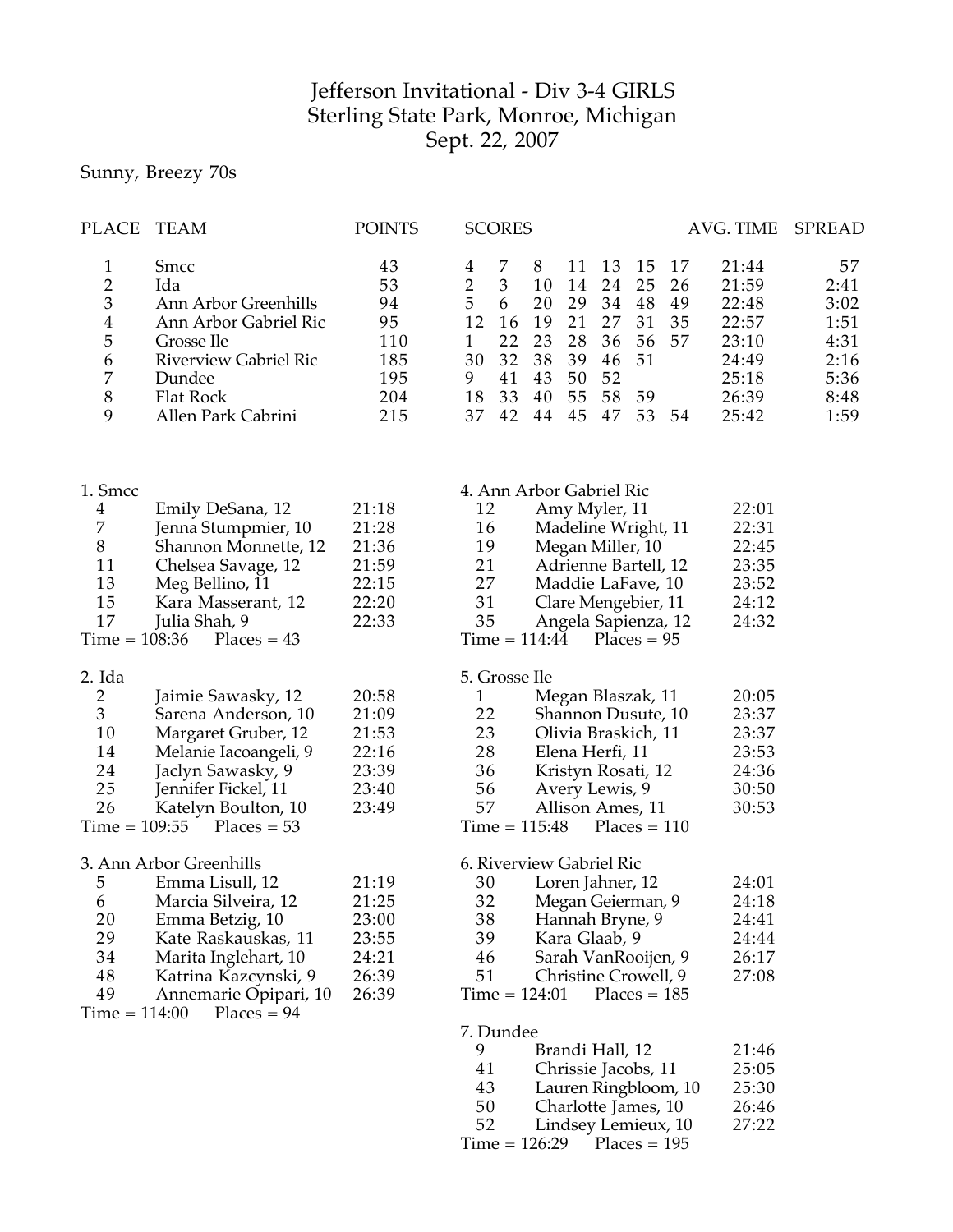| 8. Flat Rock                 |                       |       |  |  |
|------------------------------|-----------------------|-------|--|--|
| 18                           | Angie Souva, 10       | 22:37 |  |  |
| 33                           | Morgan Adams, 10      | 24:19 |  |  |
| 40                           | Malarie Johnson, 10   | 25:05 |  |  |
| 55                           | Courtney Ruppel, 11   | 29:47 |  |  |
| 58                           | Leah Hill, 10         | 31:25 |  |  |
| 59                           | Lauren Marcon, 9      | 31:25 |  |  |
| $Time = 133:13$ Places = 204 |                       |       |  |  |
|                              |                       |       |  |  |
|                              | 9. Allen Park Cabrini |       |  |  |
| 37                           | Kristen Humbles, 12   | 24:39 |  |  |
| 42                           | Lene' Viculin, 11     | 25:22 |  |  |
| 44                           | Alysha Tardiff, 12    | 25:50 |  |  |
| 45                           | Rachael LaCroix, 9    | 25:58 |  |  |
| 47                           | Kelly Kobberstad, 11  | 26:38 |  |  |
| 53                           | Jane Engel, 12        | 27:51 |  |  |

Michelle Brehmer, 12 27:57

PLACE SCORE TEAM

 $Time = 128:27$  Places = 215

FINISHER TIME TEAM

| 1<br>2 | $\mathbf{1}$<br>$\overline{2}$ | Megan Blaszak, 11     | 20:05 | Grosse Ile                   |
|--------|--------------------------------|-----------------------|-------|------------------------------|
| 3      | 3                              | Jaimie Sawasky, 12    | 20:58 | Ida<br>Ida                   |
|        |                                | Sarena Anderson, 10   | 21:09 |                              |
| 4      | 4                              | Emily DeSana, 12      | 21:18 | Smcc                         |
| 5      | 5                              | Emma Lisull, 12       | 21:19 | Ann Arbor Greenhills         |
| 6      | 6                              | Marcia Silveira, 12   | 21:25 | Ann Arbor Greenhills         |
| 7      | 7                              | Jenna Stumpmier, 10   | 21:28 | Smcc                         |
| 8      | 8                              | Shannon Monnette, 12  | 21:36 | Smcc                         |
| 9      | 9                              | Brandi Hall, 12       | 21:46 | Dundee                       |
| 10     | 10                             | Margaret Gruber, 12   | 21:53 | Ida                          |
| 11     | 11                             | Chelsea Savage, 12    | 21:59 | Smcc                         |
| 12     | 12                             | Amy Myler, 11         | 22:01 | Ann Arbor Gabriel Ric        |
| 13     |                                | Winonah Krug, 10      | 22:08 | Lutheran South               |
| 14     | 13                             | Meg Bellino, 11       | 22:15 | Smcc                         |
| 15     | 14                             | Melanie Iacoangeli, 9 | 22:16 | Ida                          |
| 16     | 15                             | Kara Masserant, 12    | 22:20 | Smcc                         |
| 17     | 16                             | Madeline Wright, 11   | 22:31 | Ann Arbor Gabriel Ric        |
| 18     | 17                             | Julia Shah, 9         | 22:33 | <b>Smcc</b>                  |
| 19     | 18                             | Angie Souva, 10       | 22:37 | <b>Flat Rock</b>             |
| 20     | 19                             | Megan Miller, 10      | 22:45 | Ann Arbor Gabriel Ric        |
| 21     | 20                             | Emma Betzig, 10       | 23:00 | Ann Arbor Greenhills         |
| 22     | 21                             | Adrienne Bartell, 12  | 23:35 | Ann Arbor Gabriel Ric        |
| 23     | 22                             | Shannon Dusute, 10    | 23:37 | Grosse Ile                   |
| 24     | 23                             | Olivia Braskich, 11   | 23:37 | Grosse Ile                   |
| 25     | 24                             | Jaclyn Sawasky, 9     | 23:39 | Ida                          |
| 26     | 25                             | Jennifer Fickel, 11   | 23:40 | Ida                          |
| 27     | 26                             | Katelyn Boulton, 10   | 23:49 | Ida                          |
| 28     | 27                             | Maddie LaFave, 10     | 23:52 | Ann Arbor Gabriel Ric        |
| 29     | 28                             | Elena Herfi, 11       | 23:53 | Grosse Ile                   |
| 30     | 29                             | Kate Raskauskas, 11   | 23:55 | Ann Arbor Greenhills         |
| 31     | 30                             | Loren Jahner, 12      | 24:01 | <b>Riverview Gabriel Ric</b> |
| 32     | 31                             | Clare Mengebier, 11   | 24:12 | Ann Arbor Gabriel Ric        |
| 33     | 32                             | Megan Geierman, 9     | 24:18 | <b>Riverview Gabriel Ric</b> |
| 34     | 33                             | Morgan Adams, 10      | 24:19 | Flat Rock                    |
| 35     | 34                             | Marita Inglehart, 10  | 24:21 | Ann Arbor Greenhills         |